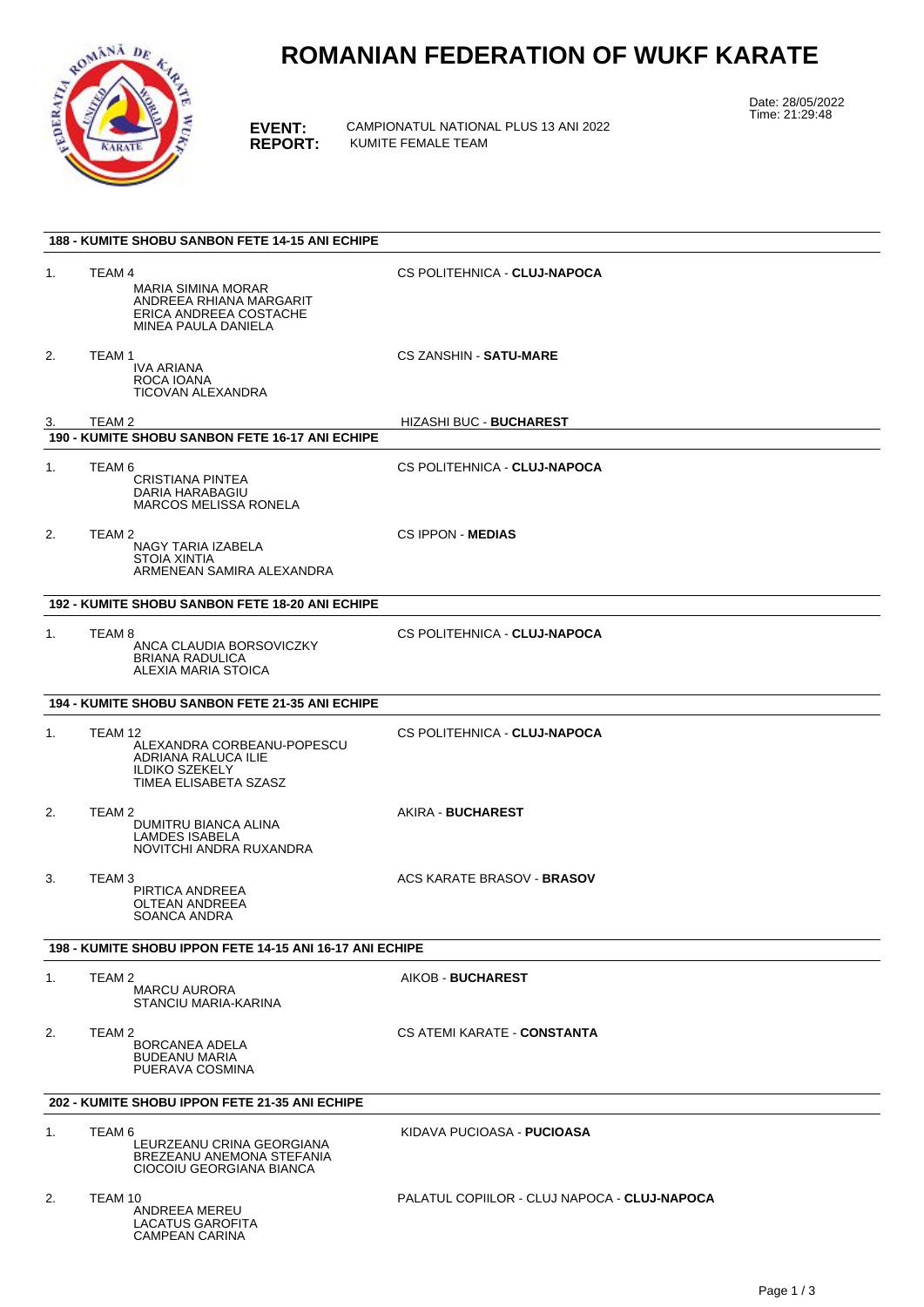

# **ROMANIAN FEDERATION OF WUKF KARATE**

**EVENT:** CAMPIONATUL NATIONAL PLUS 13 ANI 2022 **REPORT:** KUMITE FEMALE TEAM

Date: 28/05/2022 Time: 21:29:48

|    | <b>204 - KUMITE ROTATIV SHOBU SANBON FETE 13 ANI ECHIPE</b>                                                         |                                           |
|----|---------------------------------------------------------------------------------------------------------------------|-------------------------------------------|
| 1. | TEAM 2<br>ORZ CRINA<br><b>CHICIN DARIA</b><br>APOPEI MATILDA                                                        | <b>CS TIGER KARATE - ARAD</b>             |
| 2. | TEAM 3<br>CALINESCU SARA MARIA<br>IONITA ALESIA CRISTIANA<br>MILEA IOANA                                            | ACS DE SANATATE BUFTEA - BUFTEA           |
| 3. | TEAM 19<br>LUPASCU SOFIA<br>NICOARA ALEXANDRA<br>NICOLAU ALEXANDRA                                                  | CS KARATE JKA DIN ROMANIA - BRASOV        |
|    | 206 - KUMITE ROTATIV SHOBU SANBON FETE 14-15 ANI ECHIPE                                                             |                                           |
| 1. | TEAM <sub>5</sub><br>MARIA SIMINA MORAR<br>ANDREEA RHIANA MARGARIT<br>ERICA ANDREEA COSTACHE<br>MINEA PAULA DANIELA | CS POLITEHNICA - CLUJ-NAPOCA              |
| 2. | TEAM 2<br><b>IVA ARIANA</b><br>ROCA IOANA<br><b>TICOVAN ALEXANDRA</b>                                               | <b>CS ZANSHIN - SATU-MARE</b>             |
| 3. | TEAM 1                                                                                                              | <b>HIZASHI BUC - BUCHAREST</b>            |
|    | 208 - KUMITE ROTATIV SHOBU SANBON FETE 16-17 ANI ECHIPE                                                             |                                           |
| 1. | TEAM 7<br><b>CRISTIANA PINTEA</b><br>DARIA HARABAGIU<br><b>MARCOS MELISSA RONELA</b>                                | CS POLITEHNICA - CLUJ-NAPOCA              |
| 2. | TEAM 3<br>ARMENEAN SAMIRA ALEXANDRA<br>NAGY TARIA IZABELA<br>STOIA XINTIA                                           | <b>CS IPPON MEDIAS</b>                    |
|    | 210 - KUMITE ROTATIV SHOBU SANBON FETE 18-20 ANI ECHIPE                                                             |                                           |
| 1. | TEAM 9<br>ANCA CLAUDIA BORSOVICZKY<br><b>BRIANA RADULICA</b><br>ALEXIA MARIA STOICA                                 | CS POLITEHNICA - CLUJ-NAPOCA              |
|    | 212 - KUMITE ROTATIV SHOBU SANBON FETE 21-35 ANI ECHIPE                                                             |                                           |
| 1. | TEAM 3<br>DUMITRU BIANCA ALINA<br><b>LAMDES ISABELA</b><br>NOVITCHI ANDRA RUXANDRA                                  | AKIRA - BUCHAREST                         |
| 2. | TEAM 13<br>ALEXANDRA CORBEANU-POPESCU<br>ADRIANA RALUCA ILIE<br><b>ILDIKO SZEKELY</b><br>TIMEA ELISABETA SZASZ      | CS POLITEHNICA - CLUJ-NAPOCA              |
|    | 214 - KUMITE ROTATIV SHOBU IPPON FETE 13 ANI ECHIPE                                                                 |                                           |
| 1. | TEAM 14<br>CRETU ANCA NICOLETA<br>DUDILA SARA<br><b>GIRBEA ROXANA</b>                                               | CS KARATE JKA DIN ROMANIA - <b>BRASOV</b> |
| 2. | TEAM 1<br><b>COSMINA CHIRICA</b><br><b>IOANA ROSCULET</b><br><b>MARA SCORTEANU</b>                                  | CS VULTURUL COMARNIC - COMARNIC           |